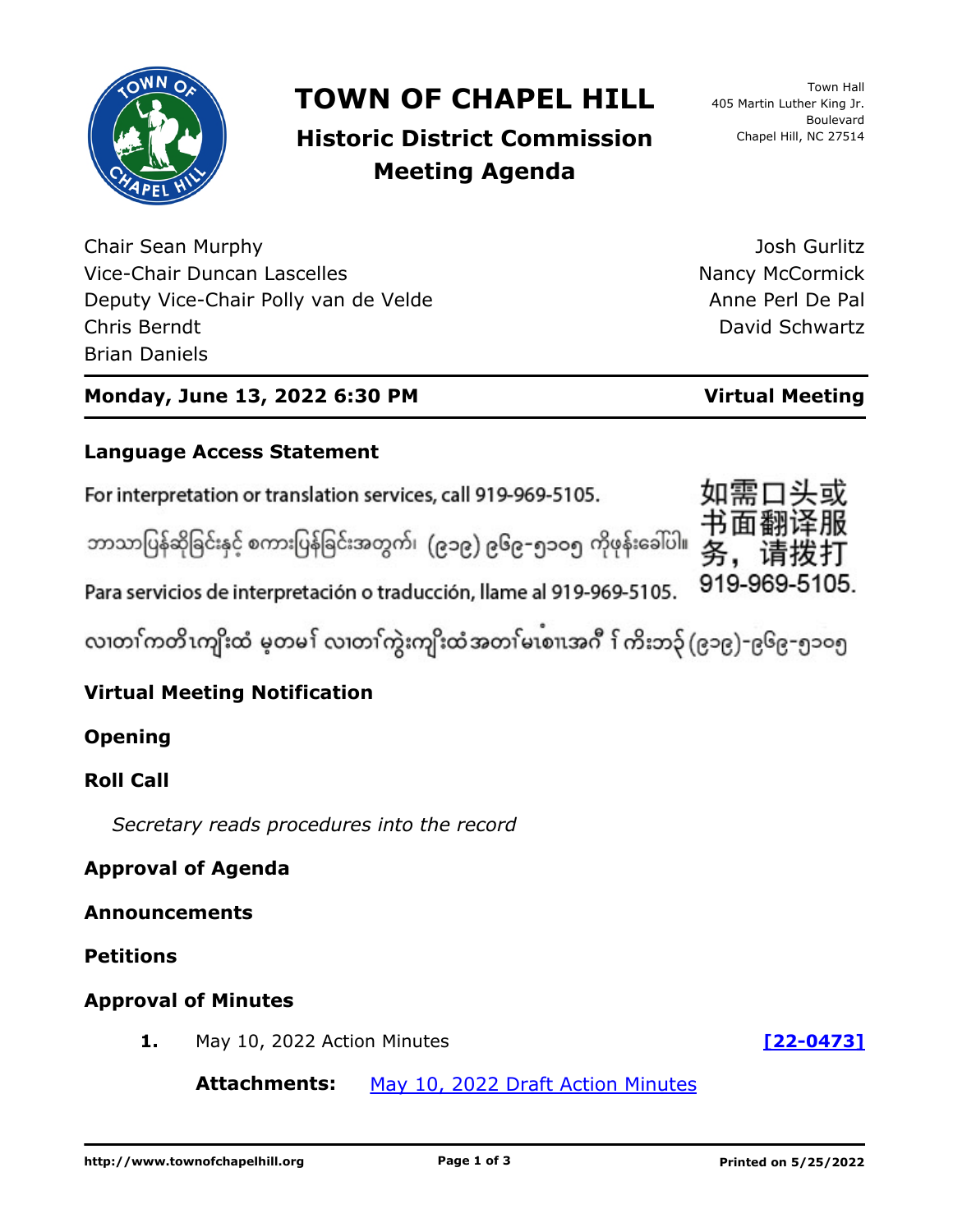#### **Hold for Historic District Commission Candidate Interviews**

#### **Information**

|                     | 2. | Administrative Certificate of Appropriateness<br>Approvals |                                                                     | $[22 - 0474]$    |
|---------------------|----|------------------------------------------------------------|---------------------------------------------------------------------|------------------|
|                     |    | <b>Attachments:</b>                                        | Administrative Certificate of<br><b>Appropriateness</b>             |                  |
| <b>New Business</b> |    |                                                            |                                                                     |                  |
|                     | 3. | 218 Wilson Street                                          |                                                                     | <u>[22-0475]</u> |
|                     |    | <b>Attachments:</b>                                        | <b>Staff Memo</b><br><b>Application Materials</b>                   |                  |
|                     | 4. | 150 East Rosemary Street                                   |                                                                     | $[22 - 0476]$    |
|                     |    | <b>Attachments:</b>                                        | <b>Staff Memo</b><br><b>Application Materials</b>                   |                  |
|                     | 5. | 379 Tenney Circle                                          |                                                                     | $[22 - 0477]$    |
|                     |    | <b>Attachments:</b>                                        | <b>Staff Memo</b><br><b>History</b><br><b>Application Materials</b> |                  |

*Adjournment*